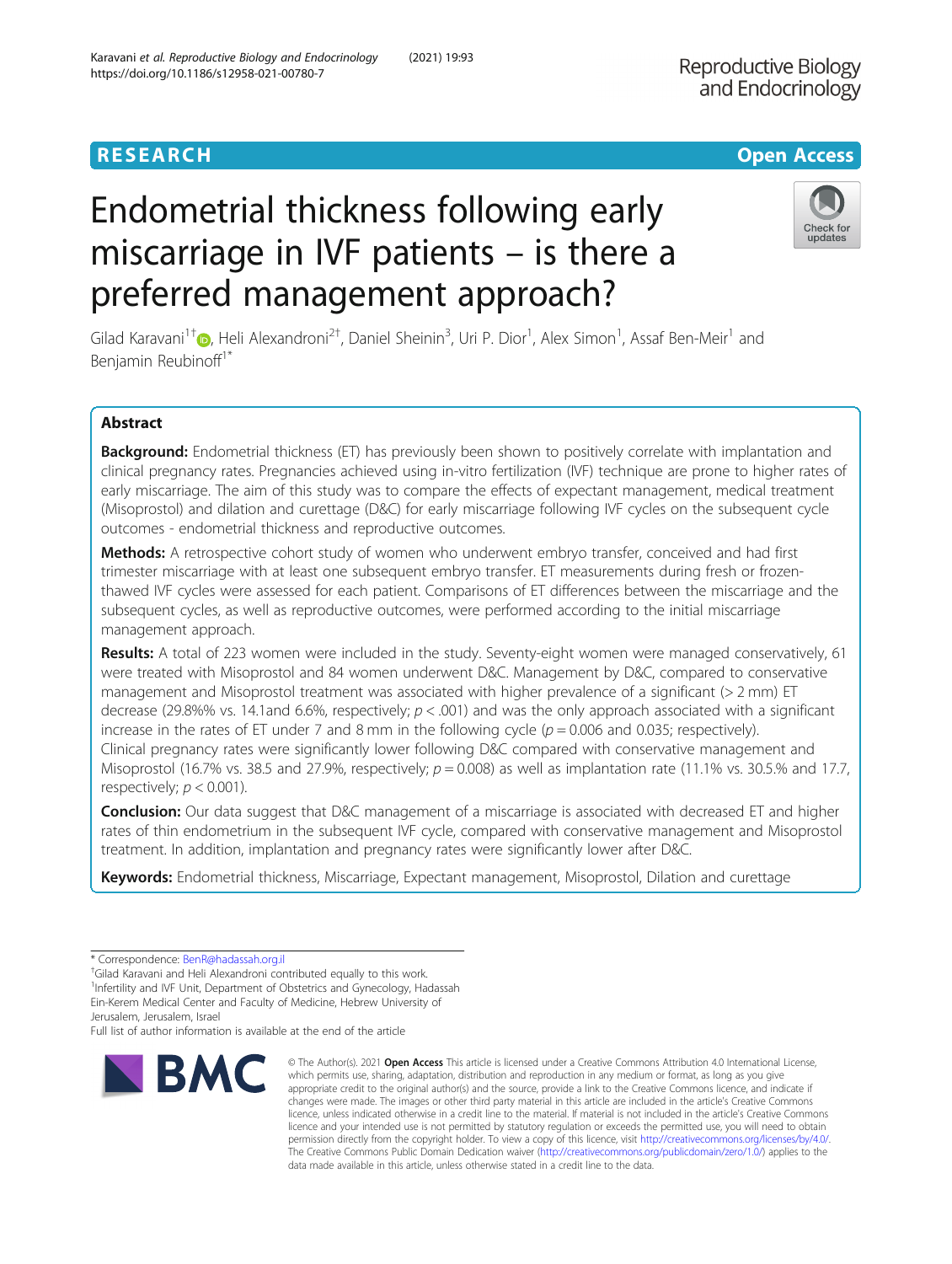#### Introduction

The success rate of an In-vitro fertilization (IVF) treatment depends on multiple factors. Among them are patient's age, number and quality of transferred embryos, type of stimulation protocol and endometrial characteristics [[1](#page-8-0)]. Features of the endometrium, evaluated with vaginal ultrasound (US), include endometrial thickness (ET), pattern, volume and blood flow [\[2](#page-8-0)].

The correlation between ET and implantation rate has been widely studied in the literature with inconsistent results. It is still uncertain whether there is a minimal ET threshold that is essential for successful implantation. Some studies concluded that a thin endometrium less than 7 mm (mm) is associated with a greater risk for unfavorable outcome of IVF treatments [\[3](#page-8-0)–[9\]](#page-8-0). Others reported a decreased fecundity rate for endometrium thickness below 8–10 mm [[10](#page-8-0)–[14](#page-8-0)]. A thick endometrium has also been suggested to be associated with implantation failure. Weissman et al., reported reduced implantation and pregnancy rates in a group of patients with ET above 14 mm, compared to 7-14 mm [\[15](#page-8-0)]. Nonetheless, case reports showed that IVF pregnancies can be carried out even with a minimal ET of 4 mm [[16](#page-8-0)] or an increased thickness, up to 20 mm [[17\]](#page-8-0). Regardless of the inconclusive literature regarding the optimal ET, most studies agree that within the low range of ET there is a positive correlation between ET and implantation rate, particularly with pregnancies achieved by assisted reproductive technology (ART) [[1,](#page-8-0) [15\]](#page-8-0).

Pregnancies that are conceived via IVF are suggested to carry a slightly increased risk of miscarriage, compared with spontaneous conceptions [[18](#page-8-0)]. Management of miscarriage include either expectant management, medical treatment (antiprogesterone or most commonly a prostaglandin analogue) or surgical uterine curettage known as dilation and curettage (D&C).

Due to a paucity of evidence regarding the effect of miscarriage management approach on subsequent ET and pregnancy outcomes, the dilemma which management approach is preferred remains unsolved. In this study, we sought to evaluate the effects of the different miscarriage management approaches on ET, clinical pregnancy and delivery rates in the subsequent IVF cycle. This study aims to provide data that may assist physicians when counseling patients with early miscarriage regarding the preferred management option.

#### Materials and methods

#### Study population

This retrospective cohort study included women that presented with an early miscarriage (first trimester) following a fresh or frozen-thawed (FT) embryo transfer in IVF cycles between 2006 and 2017.

Diagnosis of early miscarriage was made by vaginal US scan during a routine first trimester examination or following symptoms of abdominal contractions or vaginal bleeding. Patients with a miscarriage under 12 weeks (calculated according to the embryo transfer date) were included in the study. According to the management policy in our institution, each patient was fully informed and consulted about three miscarriage management possibilities: expectant management, medical treatment (Misoprostol) and dilation and curettage (D&C) followed by a specific consent form given and signed by the patients who chose medical or surgical approaches according to individual preferences.

The patients were divided into three management groups that were defined according to the initial miscarriage management approach that was selected by the patients.

The first group included patients who preferred expectant management and had undergone complete abortion by the time of follow-up visit, 2 weeks after the initial diagnosis. In cases of lack or incomplete spontaneous expulsion of pregnancy products from the uterine cavity within 2 weeks, medical or surgical interventions were performed according to patients' choice. Such cases were not included in the study.

The second group included patients who chose medical treatment management. They received four 200mcg Misoprostol tablets (800mcg in total), inserted into the posterior fornix of the vagina. After 48-h, a second dose of 800mcg vaginal Misoprostol was given if US scan demonstrated a remaining gestational sac or thick endometrium (above 25 mm). Two weeks after the administration of Misoprostol, treatment was considered successful if an empty uterine cavity was demonstrated by a transvaginal US. Patients with successful medical management were included in the second group, while patients with retained products of conception who underwent further evacuation by D&C were not included in the study.

The third group included patients who preferred surgical management. They underwent, under general anesthesia, dilation of the cervix, vacuum aspiration of gestational products, followed by sharp curettage (D&C) to complete evacuation and confirm that the uterine cavity was empty. D&Cs were routinely performed by an attending physician, besides for cases that required an urgent procedure during on calls. In these cases, the D&Cs were performed by residents. Guidance of curettage by US was not routinely performed.

Exclusion criteria were miscarriages before 6 or beyond 12 weeks of gestation, chemical pregnancies (no evidence of gestational sac) and pregnancies suspected to be ectopic. Patients which experienced complications of miscarriage managements including excessive uterine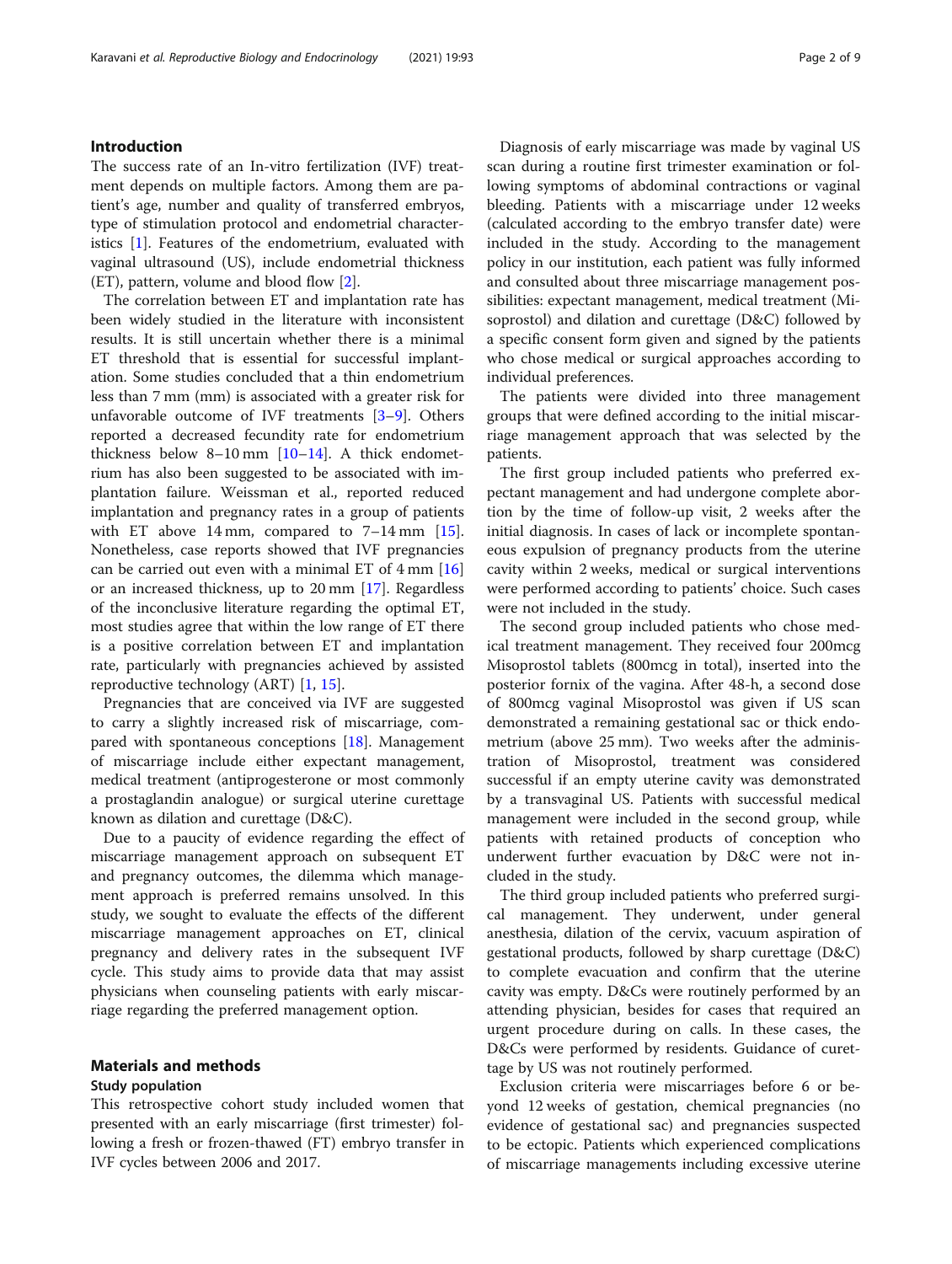bleeding (resulting in a need for blood transfusion), perforation of the uterus, fever and a need for operative hysteroscopy for the removal of retained products of conception were excluded. As mentioned above, patients with failed conservative or Misoprostol treatments that eventually underwent D&C procedure and for whom the initial and the final management approaches were different, were not included in the study to prevent a selection bias that may result in inferiority of the D&C group's outcomes.

General and gynecological medical history was collected for all the patients. For each patient, at least two IVF cycles within 18 months were evaluated: the miscarriage cycle and the subsequent cycle. When the type of embryo transfer (fresh or frozen-thawed (FT)) in the miscarriage and subsequent cycles was different, the first additional subsequent cycle with a similar type of embryo transfer as the miscarriage cycle was also evaluated.

#### Endometrial thickness evaluation

During each IVF cycle, ET was routinely measured when patients underwent US examination. We collected data regarding measurements at three points of each IVF cycle: at day three of menstrual period, at the day of hCG administration (fresh IVF cycles) or LH surge (natural frozen-thawed cycles) or first day of progesterone administration (estrogen and progesterone frozenthawed cycles) (hCG/LH/P), and at "mid-cycle" between the 7th and 10th day of menstrual period). ET was defined as the maximal distance between the echogenic interfaces of the myometrium and the endometrium in a midsagittal plane of the uterus. Ultrasound examinations at day three were performed either at the community services or at our IVF unit. All ultrasound measurements at hCG/LH/P administration were performed at our IVF unit by a single US specialist in the same setting. These measurements were done by transvaginal US using a Voluson™ GE E6 system device and IC 5–9-D MHz transvaginal probe (GE Healthcare, Milwaukee, WI).

#### IVF protocols and embryo transfer

Controlled ovarian stimulation included Gonadotropinreleasing hormone (GnRH) using either long or short agonist protocols or an antagonist protocol. Oocyte retrieval was performed under transvaginal ultrasound guidance and general anesthesia. Intracytoplasmic sperm injection (ICSI) was used in all cases of male factor infertility and in cases of unexplained infertility with previous low fertilization rates. Embryo quality was determined by cell number, symmetry and fragmentation and was graded "A-C". Embryos were cultured in a one-step medium ("SAGE 1-step" (SAGE, Al-rad medical, Nes Ziona, Israel) at 37 °C, 5.7% CO2, and 5% O2 (Unisense FertiliTech, Aarhus, Denmark). At the time period of the study, transfer of embryos at cleavage stage was practiced in vast majority of cases (97%) in our unit. The number of embryos that were transferred was 1–3 embryos, in line with national fertility society guidelines. Two catheters were optional for embryo transfer (upon operator preference) - the Edwards-Wallace catheter (Classic Embryo Replacement Catheter; Smiths Medical, Hythe, Kent, U.K.) or the SIVF catheter (K-Jets-7019- SIVF; Cook IVF, Eight Miles Plains, Queensland, Australia). Frozen thawed embryo transfers were performed in natural cycles or artificial cycles using exogenous estradiol (2 mg Q8h) and vaginal progesterone supplementation (Utrogestan; Besins healthcare, Paris, France 400 mg Q12h).

#### **Outcomes**

The primary outcome was alterations in ET following the three management approaches of miscarriage. ET assessed at the day of hCG/ LH/P during the primary miscarriage cycle was compared to both the subsequent and the first subsequent cycles with the same type of embryo transfer (fresh or thawed). This parameter was evaluated as a continuous as well as categorical (ET decrease of more than 2 mm and ET thinner than 6, 7 and 8 mm) parameter. Secondary outcomes included implantation, clinical pregnancy, miscarriage and live birth rates in the cycles that followed the miscarriage, comparing the three management approaches. Additional parameters assessed were infertility cause, type of IVF cycle and protocol, the baseline FSH (mIU/ml), the peak estradiol level (pmol/l), the total FSH given and the ET threshold for implantation. In fresh embryo transfer cycles, data regarding number of aspirated and mature oocytes, grade of embryos, quality and number of embryos transferred or frozen were also evaluated.

#### Ethical approval

This study was approved by the Human Investigation Review Board of Hadassah Hebrew University Medical center (IRB 0657–17-HMO) and conforms to the provisions of the declaration of Helsinki.

#### Statistical analysis

The association between categorical variables was tested using the Pearson  $\chi$ 2 test, as well as the Fisher's exact test, as indicated. For quantitative variables, the comparison between independent variables of the three study groups in both the miscarriage cycle and the first cycle following the miscarriage was performed using the oneway analysis of variance (ANOVA) followed by the Post-Hoc test for multiple comparisons with the additional Kruskal-Wallis (KW) test and reported it in parameters with unequal distribution.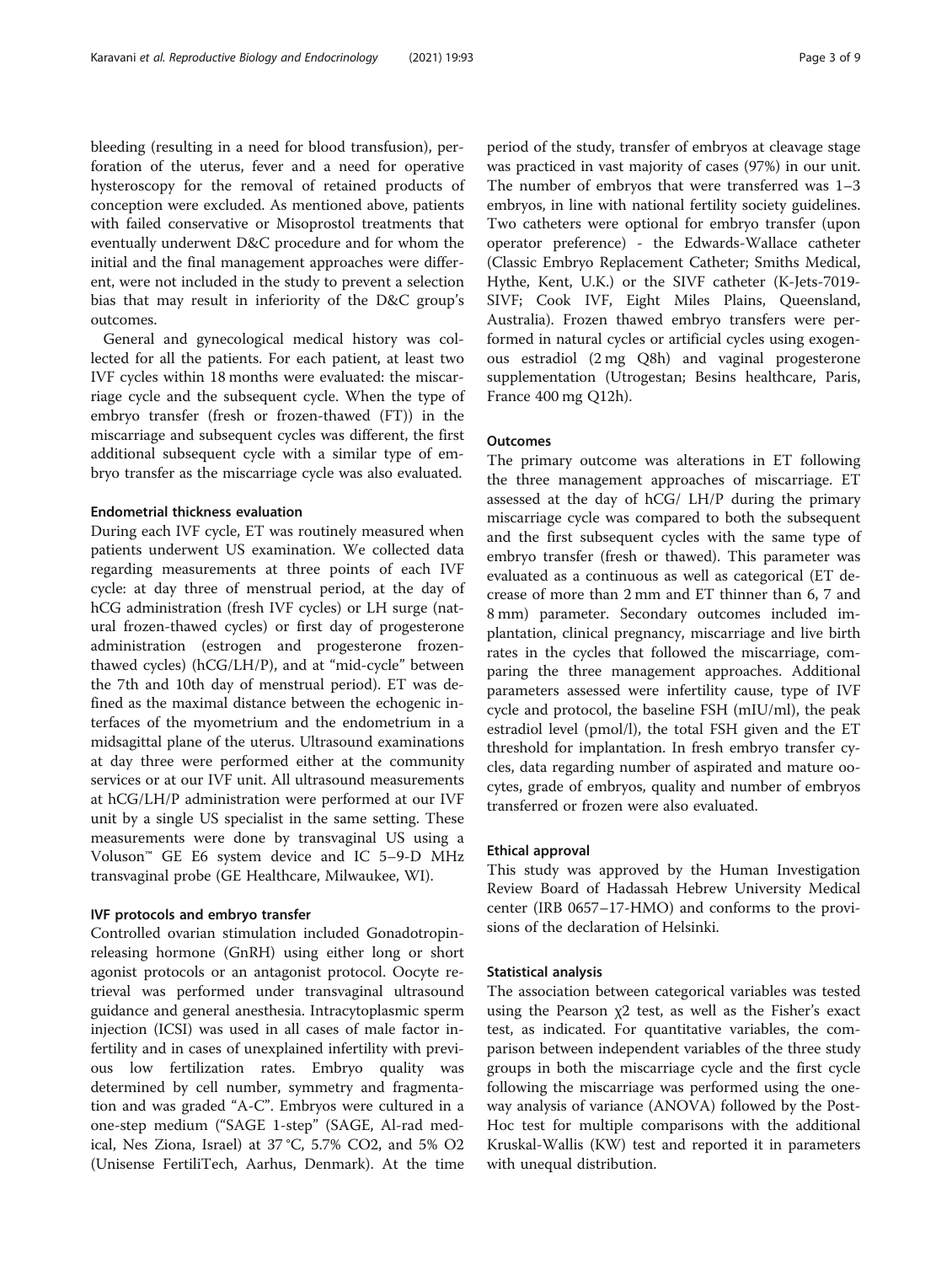KW test was also used when assessing the differences between groups in percentage of change in ET between cycles for each group. Post-hoc Scheffe test was used to identify the coupled groups differences for equal variance such as differences between cycles of endometrial thickness (mm). Post hoc Bonferroni test was performed using the Non-parametric approach for assessment of change in ET (mm and %) between the study groups.

Changes in rates of ET thinning below the cutoffs of 6, 7,8 mm between cycles in each group was tested by the McNemar Test.

The logistic regression univariate and multivariate models were applied to assess the effect of several variables on a dichotomous dependent variable. All tests applied were two-tailed, with a *p*-value of  $P < 0.05$ considered statistically significant.

#### Results

#### Study population and miscarriage cycle data

Between 2006 and 2017 there were 327 couples at our IVF unit, which conceived and had first trimester miscarriage with at least one subsequent embryo transfer cycle in our unit. Ninety-six couples were excluded due to missing data regarding the miscarriage cycle or the subsequent cycle. The data required for the study was available for 231 couples. Eighty couples were conservatively managed, 67 were treated with Misoprostol and 84 underwent D&C. Allocation to one of the three management groups was determined according to the initial treatment approach chosen by the patients. Of the patients who received Misoprostol treatment, D&C was later performed in six patients due to incomplete expulsion of conception products and among the patients who chose expectant management, D&C was later performed in two patients due to incomplete expulsion of conception products. These patients were excluded from the analysis. Accordingly, in our analysis the conservative management group finally included 78 patients, the Misoprostol group included 61 patients and the D&C group included 84 patients.

D&C procedure data were available for 72.4% (63/87) of women. An attending performed the D&C in 85.7% (54/63) of women and US was used only in a few procedures (4/63). Vacuum curettage was performed in nearly all cases (93.6% (59/63)), followed by a sharp curettage in all cases. The ET in the following IVF cycle of patients after D&C by an attending physician (mean ET of 9.3 mm with an ET decrease of 1.1 mm between miscarriage and subsequent IVF cycles and only 3 out 54 patients with an endometrium thinner than 6 mm) or by a resident (mean ET of 8.4 mm with an ET decrease of 1.0 mm between miscarriage and subsequent IVF cycles and only 1 out of 9 patients with an endometrium thinner than 6 mm) was not significantly different.

The characteristics of the patients (Table [1](#page-4-0)) did not significantly differ between the groups, except for the rate of past deliveries (assessed by the Kruskal-Wallis test) which was lower in the conservative management compared to the D&C group. The groups did not differ with regard to the use of any medication, previous gynecologic operations, anatomical uterine abnormalities, previous ectopic pregnancy, rate of patients with previous miscarriages and previous D&C (the remaining cases were managed by expectant management or by Misoprostol), ovulation induction protocol (agonist or antagonist) and cause of infertility. The most prevalent causes of infertility were male factor (total 39.6%) and unexplained infertility (27.3%). Ovulation-related or mechanical factor were the cause of infertility in 22% of patients, and preimplantation genetic diagnosis (PGD) procedure was indicated in about 4% of them.

A significant difference was noted in the gestational week at miscarriage diagnosis  $(p = 0.04)$  between all three management groups (by post hoc Dunnett test), ranging from  $6.7 \pm 1.3$  weeks in the conservative management group to  $8.6 \pm 1.6$  weeks in the D&C treatment group (Table [1\)](#page-4-0).

The three management groups had similar proportions of fresh or frozen-thawed embryo transfers in the subsequent cycle, as well as similar time interval between cycles, peak Estradiol levels and embryo quality (presented as mean rates of embryos graded A-C) (Table [2\)](#page-5-0).

#### The effect of miscarriage management on endometrial thickness in the subsequent cycle

Analysis of ET at miscarriage and subsequent cycles, at the time of hCG administration in fresh cycles or LH surge /progesterone administration in frozen-thawed cycles (hCG/LH/P), revealed significant differences between the miscarriage management approaches (Table [2\)](#page-5-0). D&C was associated with a greater average reduction in ET per patient at hCG/LH/P day in the subsequent cycle compared to conservative management and Misoprostol (− 1.0 mm vs. 0.0 mm and 0.2 mm, respectively;  $p = 0.001$ ). When analyzing the overall mean difference in ET in the miscarriage and the subsequent cycle for each group separately, there was a significant reduction in ET in the D&C group  $(1.0 \text{ mm}$  decrease in ET,  $p =$ 0.002) while the mean ET was not significantly altered in both conservative management ( $p = 0.99$ ) and Misoprostol ( $p = 0.60$ ) groups.

In accordance with this finding, the rates of a significant ET decrease (more than 2 mm) at hCG/LH/P day between the cycles was significantly higher following D&C compared to the conservative and Misoprostol methods (29.8% vs. 14.1 and 6.6%, respectively;  $p < 0.001$ , assessed by post hoc Bonferroni test. Furthermore, tested by the McNemar test, management by D&C was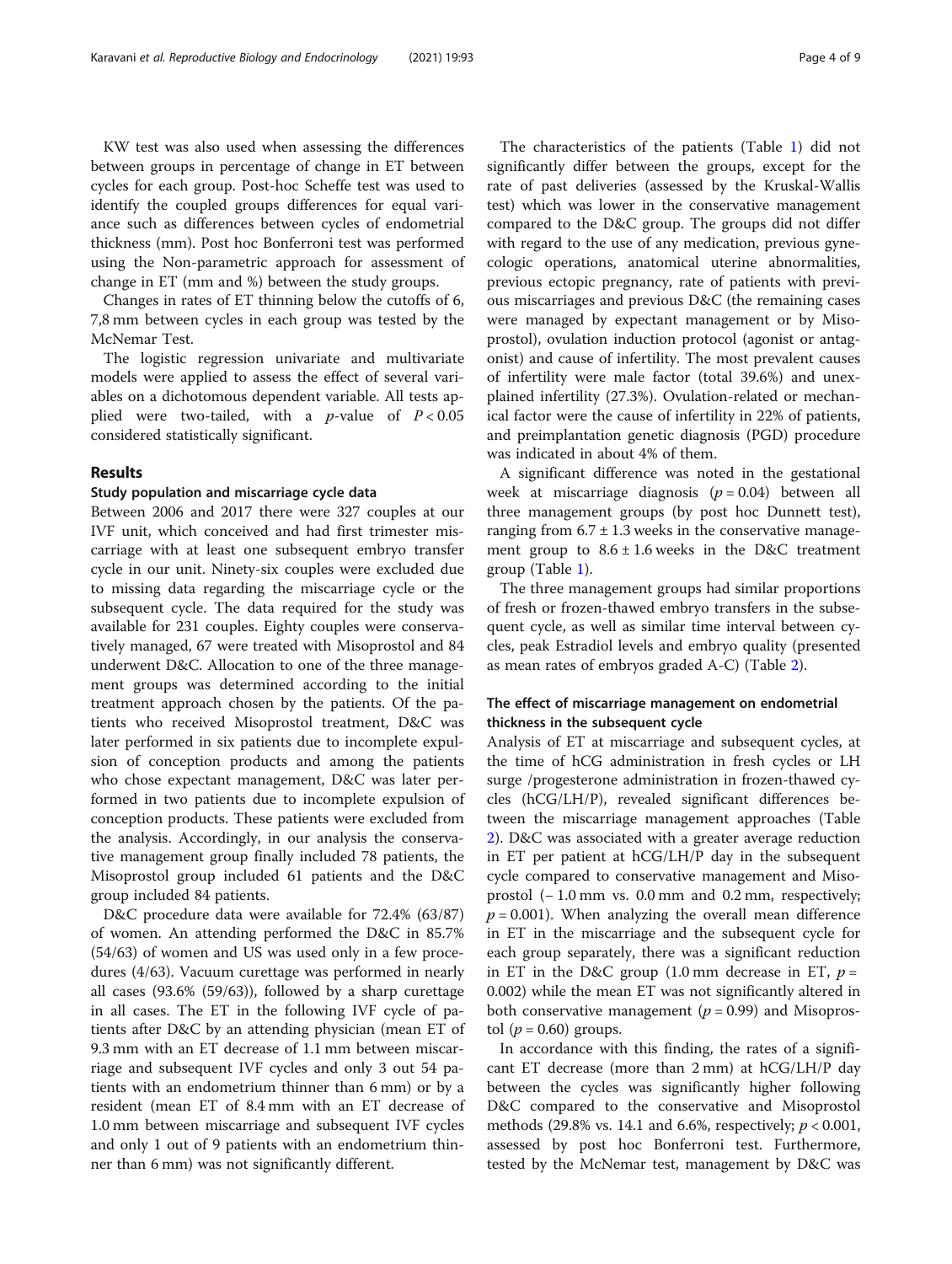<span id="page-4-0"></span>Table 1 Characteristics of the patients and the IVF cycle that gave rise to miscarriage conception in the different management groups

| Parameter                                | Conservative management                   | Misoprostol                         | D&C                                        | P value                                        |
|------------------------------------------|-------------------------------------------|-------------------------------------|--------------------------------------------|------------------------------------------------|
| N of patients                            | 78                                        | 61                                  | 84                                         |                                                |
| Age (years)                              | $34.6 \pm 6.6(35(29-41))$                 | $37.1 \pm 5.0(39(33-41))$           | $35.7 \pm 5.6(37(31-40))$                  | 0.06                                           |
| <b>BMI</b>                               | $25.8 \pm 2.8(25(23-28))$                 | $24.3 \pm 6.1(23(19-30))$           | $26.7 \pm 7.8(24(21-30))$                  | 0.61                                           |
| Obstetric background                     |                                           |                                     |                                            |                                                |
| Gravidity                                | $1.3 \pm 1.5(1(0-2))$                     | $1.8 \pm 2.2(1(0-3))$               | $1.8 \pm 1.8(2(2-3))$                      | 0.16                                           |
| Past deliveries                          | 28/72 (38.9%)                             | 27/59 (45.8%)                       | 49/81 (59.3%)                              | 0.04                                           |
| <b>Prior miscarriages</b>                | $0.8 \pm 1.2(0(0-1))$                     | $1.1 \pm 1.8(1(0-2))$               | $0.9 \pm 1.4(0(0-1))$                      | 0.41                                           |
| Patients with a previous D&C             | 17.9%                                     | 25.5%                               | 19.7%                                      | 0.83                                           |
| Infertility (years)                      | $4.1 \pm 4.8(3(1-5))$                     | $2.6 \pm 1.8(2(1-4))$               | $4.2 \pm 3.3(3(2-6))$                      | 0.08                                           |
| Day 3 FSH levels <sup>a</sup> (mIU/ml)   | $7.7 \pm 6.9(6(5-9))$                     | $8.4 \pm 7.5(7(6-9))$               | $6.9 \pm 3.1(7(5-8))$                      | 0.41                                           |
| Miscarriage cycle                        |                                           |                                     |                                            |                                                |
| Peak E2 levels (Fresh cycles,<br>pmol/l) | $6146.2 \pm 3939.9(5477(2896 -$<br>8593)) | 5910.9 ± 3464.5(4942(3928-<br>7866) | $6267.3.5 \pm 4273.0(5654(3547 -$<br>8104) | 0.53                                           |
| Endometrium (mm) at hCG/LH/P             | $9.9 \pm 1.8(10(9-12))$                   | $10.1 \pm 2.0(10(9-11))$            | $10.1 \pm 2.1(10(9-12))$                   | 0.81                                           |
| >1 embryonal sac                         | 8(10.5%)                                  | 3(4.9%)                             | 7(7.7%)                                    | 0.48                                           |
| Week of miscarriage                      | $6.7 \pm 1.3(6(6-7))$                     | $7.7 \pm 1.3(7(7-9))$               | $8.6 \pm 1.6(8(8-10))$                     | $\overline{\phantom{a}}$<br>0.001 <sup>b</sup> |
| Hysteroscopy for retained<br>placenta    | $3(4.2\%)$                                | $1(1.8\%)$                          | $\Omega$                                   | 0.13                                           |

Data presented as mean  $\pm$  SD (Median (IQR)) or n (%)

Statistical analysis was performed using the Pearson Chi-Square test or Fisher's Exact Test as indicated for categorical data and ANOVA or Kruskal-Wallis test (for variables with unequal distribution) for continuous parameters

Note: BMI Body mass index, D&C Dilation and curettage, FSH Follicular stimulating hormone, hCG/LH/P Day of human chorionic gonadotropin administration in fresh IVF cycles, luteinizing hormone surge or progesterone administration in frozen-thawed cycles

<sup>a</sup>Baseline FSH levels measured in hormone panel test at day three of menstrual period (prior to initiation of hormonal therapy)

<sup>b</sup>Post hoc Dunnett T3 test showed significant difference between all the study groups

the only approach associated with a significant increase in the rates of ET thinning under 7 and 8 mm in the following cycle ( $p = 0.006$  and 0.035; respectively), while an increase in the prevalence of patients with thinning of the endometrium to below 7 and 8 mm was not demonstrated following conservative management or Misoprostol treatment. ET thinning below 6 mm, though showing similar trend in the D&C group, occurred in only few cases and did not reach statistical significance.

Univariate analyses, performed to examine the association between parameters of the miscarriage cycle and ET above 8 mm in the subsequent cycle, identified these factors: previous delivery, miscarriage management approach and ET at hCG/LH/P in the miscarriage cycle, both as a continuous parameter and as a categorical parameter (> 8 mm). In a multivariable logistic regression analysis, all of these 3 parameters were independently associated with endometrium thickness above 8 mm at hCG/LH/P in the following cycle (Table [3](#page-5-0)).

To analyze possible biases that may affect ET (as a continuous parameter) at the subsequent cycle, the potential correlation between various patients' parameters (basic characteristics including age, previous gynecologic operations, anatomical uterine abnormalities, previous

Cesarean sections (CS), D&C or Misoprostol treatment, week of gestation, IVF protocol and fresh or frozen embryo transfer) and ET was evaluated. There was no correlation between any of the parameters and ET, including patients' age and week of miscarriage. Linear modeling (ANCOVA) demonstrated that the only parameters significantly associated with ET at the subsequent cycle were the miscarriage management approach and ET at hCG/progesterone administration day in the miscarriage cycle ( $p < 0.05$  for both).

#### The effect of miscarriage management on subsequent cycle outcomes

Reproductive outcomes were analyzed in the three study groups to complement the ET analysis (Table [2](#page-5-0)). Implantation rate was significantly lower in the subsequent IVF cycle following D&C compared to conservative and Misoprostol management groups (11.1% vs. 30.5 and 17.7%, respectively;  $p < 0.001$ ).

Additionally, clinical pregnancy rates were also significantly lower in the subsequent IVF cycle following D&C compared to conservative and Misoprostol managements (16.7% vs. 38.5 and 27.9%, respectively,  $p = 0.008$ ). The main difference for both parameters was derived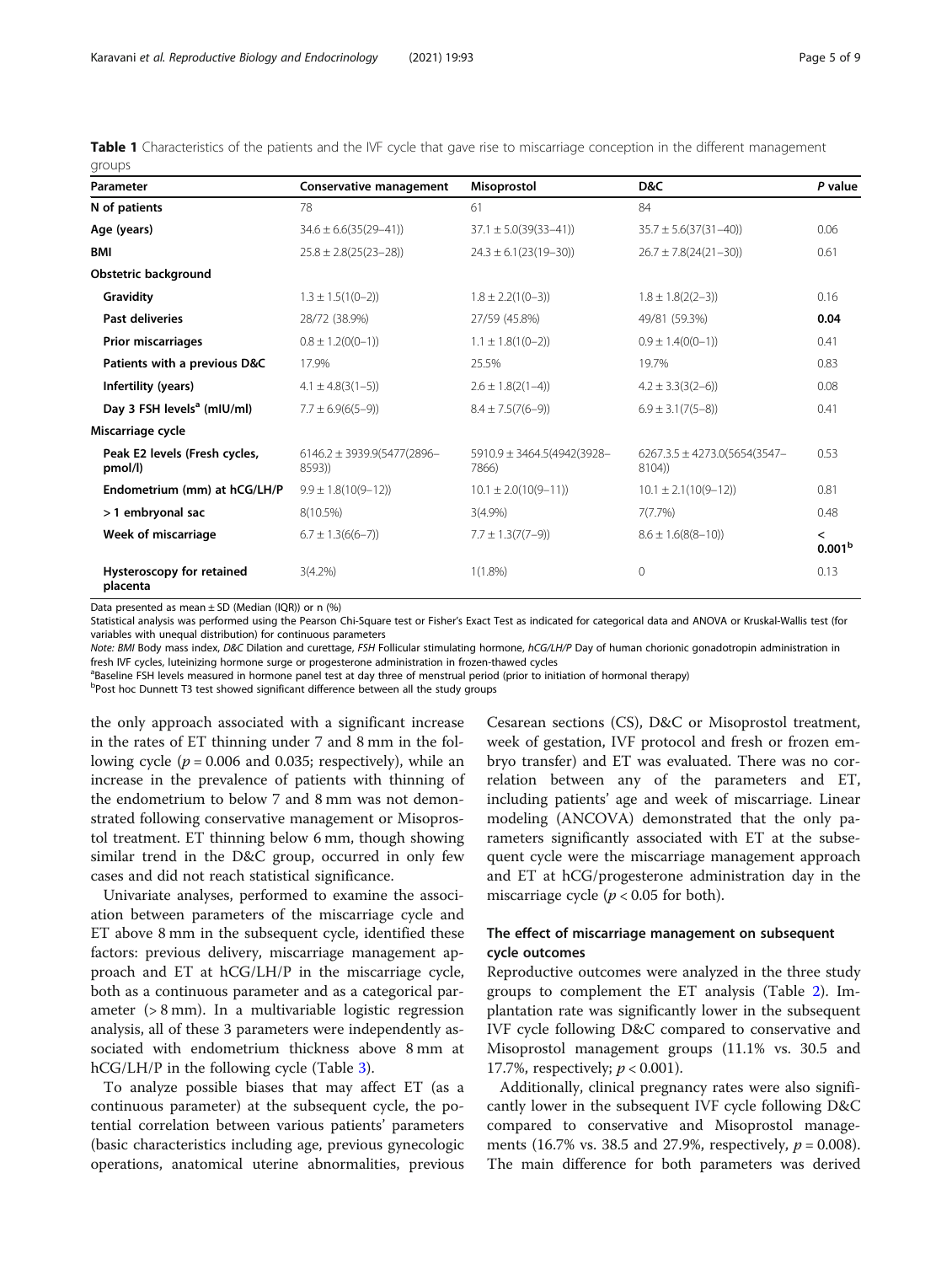<span id="page-5-0"></span>Table 2 Basic parameters and endometrium thickness (ET) in the cycle consecutive to the miscarriage cycle of the different management groups

| Parameter                                                                     | Conservative management Misoprostol |                                     | D&C                                 | P<br>value                        |
|-------------------------------------------------------------------------------|-------------------------------------|-------------------------------------|-------------------------------------|-----------------------------------|
| N of patients                                                                 | 78                                  | 61                                  | 84                                  |                                   |
| Time from miscarriage cycle (months)                                          | $5.4 \pm 3.5$ (4(3-6))              | $5.1 \pm 2.4(5(3-6))$               | $5.9 \pm 2.9(5(4-7))$               | 0.43                              |
| Fresh consecutive cycle                                                       | 28/78(35.9%)                        | 29/61(47.5%)                        | 40/84(47.6%)                        | 0.24                              |
| Frozen-thawed consecutive cycle                                               | 50/78(64.1%)                        | 32/61(52.5%)                        | 44/84(52.4%)                        | 0.24                              |
| Peak Estradiol levels (fresh cycle; pmol/l)                                   | 4527.7 ± 2706.9(4268(3047-<br>6472) | 5164.9 ± 3639.4(4821(3528-<br>6599) | 4805.7 ± 2706.1(3961(2042-<br>5623) | 0.56                              |
| Grade A embryos (%)                                                           | $27.1 + 37.7$                       | $28.0 + 36.2$                       | $31.3 + 36.1$                       | 0.91                              |
| Grade B embryos (%)                                                           | $47.6 + 43.3$                       | $58.0 + 40.6$                       | $45.2 + 38.9$                       | 0.70                              |
| Grade C embryos (%)                                                           | $6.3 + 18.8$                        | $1.3 + 3.7$                         | $10.1 + 22.8$                       | 0.21                              |
| N of transferred embryos                                                      | $1.6 \pm 0.8(2(1-2))$               | $1.7 \pm 0.8(2(1-2))$               | $2.0 \pm 1.0(2(1-3))$               | 0.41                              |
| ET (mm) at day of hCG/LH/P                                                    | $9.9 \pm 2.1(10(8-11))$             | $10.3 \pm 2.3(10(9-11))$            | $9.1 \pm 2.4(10(9-11))$             | 0.005 <sup>b</sup>                |
| Comparison of ET between miscarriage cycle and consecutive cycle <sup>a</sup> |                                     |                                     |                                     |                                   |
| Difference at day of hCG/LH/P (mm)                                            | $0.0 \pm 1.7(0(-1-1))$              | $0.2 \pm 2.2(0(-1-1))$              | $-1.0 \pm 2.4(-1(-2-0))$            | 0.002 <sup>b</sup>                |
| % of change at day of hCG/LH/P                                                | $-0.9 \pm 17.4(1(-8-10))$           | $3.5 \pm 21.7(0(-8-10))$            | $-8.2 \pm 22.3(-8(-25-3))$          | 0.001 <sup>b</sup>                |
| Decrease of > 2 mm in ET at day of hCG/<br>LH/P                               | 11/78(14.1%) <sup>C</sup>           | 4/61(6.6%) <sup>C</sup>             | 25/84(29.8%)                        | $\overline{\phantom{a}}$<br>0.001 |
| <b>Reproductive outcomes</b>                                                  |                                     |                                     |                                     |                                   |
| Implantation rate                                                             | 32/105 (30.5%) <sup>C</sup>         | 18/102 (17.7%)                      | 16/144 (11.1%)                      | $\overline{\phantom{a}}$<br>0.001 |
| Clinical pregnancy rate                                                       | 30/78 (38.5%) <sup>C</sup>          | 17/61 (27.9%)                       | 14/84 (16.7%)                       | 0.008                             |
| Miscarriage rate                                                              | 12/30 (40.0%)                       | 7/17 (41.2%)                        | 5/14 (35.7%)                        | 0.947                             |
| Live birth rate                                                               | 18/78 (23.1%)                       | 10/61 (16.4%)                       | 9/84 (10.7%)                        | 0.107                             |

Data presented as mean  $\pm$  SD (Median (IQR)) or n/N(%)

Note: D&C Dilation and curettage, ET Endometrial thickness, hCG/LH/P Day of human chorionic gonadotropin administration in fresh IVF cycles, luteinizing hormone surge or progesterone administration in frozen-thawed cycles

<sup>a</sup>Evaluated by one-way ANOVA and Kruskal-Wallis Test, showing significant difference in post hoc test between the conservative management and the D&C groups

bEvaluated by one-way ANOVA and Kruskal-Wallis Test, showing significant difference in post hoc test between both conservative and Misoprostol and the D&C group

<sup>C</sup>Evaluated by post hoc Bonferroni test, showing significant difference compared to the D&C groups

from the difference between the conservative management and the D&C group according to the post hoc analysis (post hoc Bonferroni test).

Although once a successful implantation occurred, there was no difference in miscarriage rates between the groups ( $p = 0.95$ ). There was a trend towards a lower live birth rate in the D&C group compared with the conservative and Misoprostol management groups, though the difference did not reach statistical significance (10.7% vs. 23.1% and 16.4, respectively,  $p = 0.11$ ).

Table 3 Logistic regression analysis of parameters associated with endometrial thickness above 8 mm in the cycle subsequent to the miscarriage cycle

| Parameter                                      | OR       | Lower 95% CI | Upper 95% Cl | P value |
|------------------------------------------------|----------|--------------|--------------|---------|
| Miscarriage management                         |          |              |              | 0.02    |
| D&C                                            | Referent |              |              |         |
| Conservative                                   | 2.68     | 1.10         | 6.53         | 0.03    |
| Misoprostol                                    | 3.44     | 1.28         | 9.25         | 0.01    |
| Past delivery                                  | 2.40     | 1.08         | 5.32         | 0.03    |
| ET at day of hCG/LH/P in the miscarriage cycle | 9.38     | 4.11         | 21.39        | < 0.001 |

Note: D&C Dilation and curettage, ET Endometrial thickness, hCG/LH/P Day of human chorionic gonadotropin administration in fresh IVF cycles, luteinizing hormone surge or progesterone administration in frozen-thawed cycles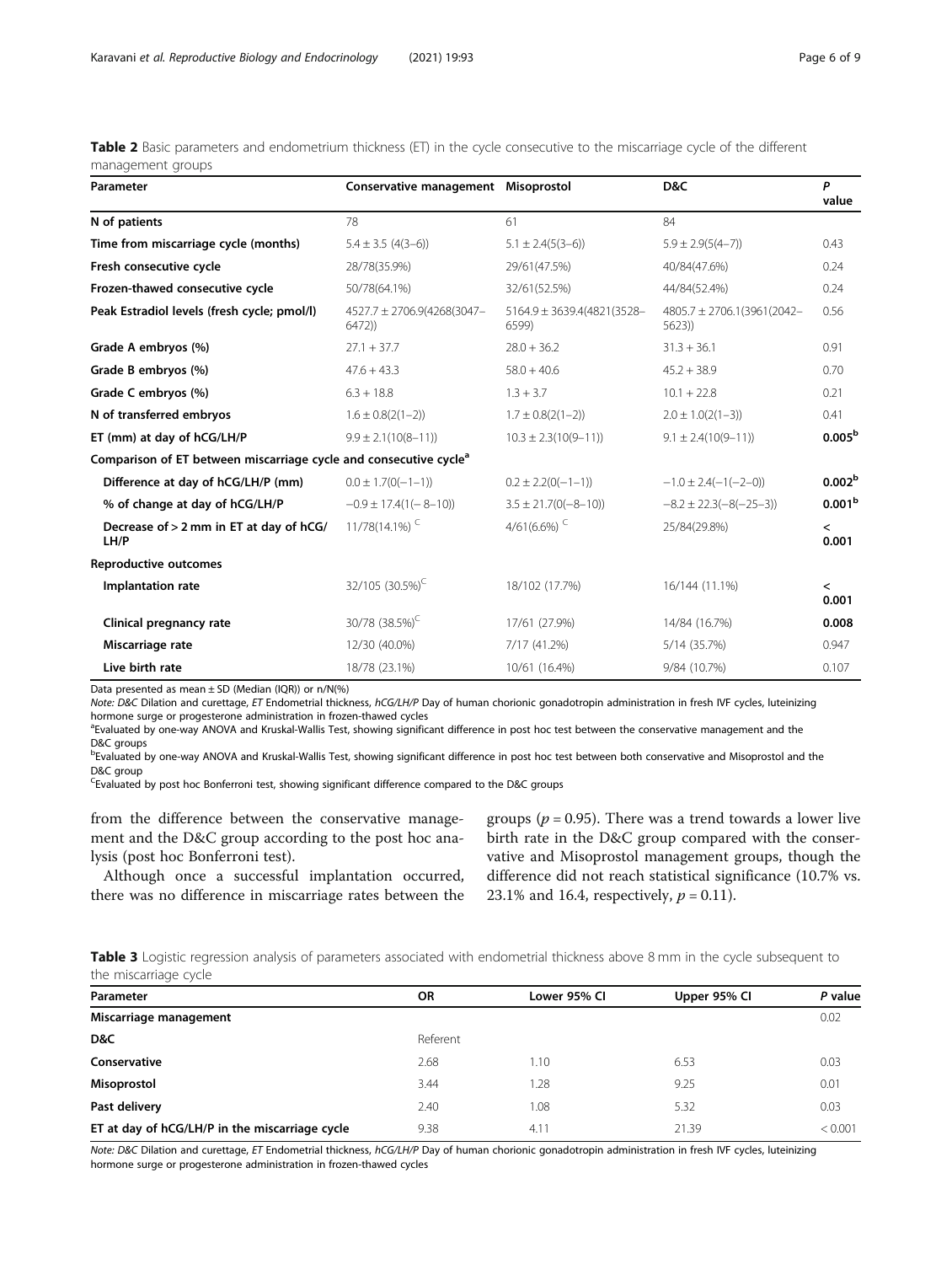A logistic regression analysis was performed for the prediction of clinical pregnancy in the cycle subsequent to the miscarriage cycle. Both univariate and multivariate analyses found that the only significant independent parameters associated with clinical pregnancy were the mother's age at the following cycle and the miscarriage management approach (Conservative and Misoprostol compared to D&C) (Table 4).

We further performed an additional analysis that included only patients in which the subsequent IVF cycle was of the same type (fresh or frozen-thawed) as the miscarriage cycle (Suppl. Table [1](#page-7-0)). In line with the analysis of the entire study population above (Tables [1](#page-4-0) & [2](#page-5-0)), we observed significant differences in the average ET at the day of hCG/LH/P administration between the miscarriage management approaches. D&C was associated with a greater average reduction in ET per patient at hCG/LH/P day in the subsequent cycle compared to conservative management and Misoprostol (− 0.9 mm vs. 0.0 mm and 0.5 mm, respectively;  $p = 0.004$ ). Furthermore, management by D&C was the only approach associated with increased rates of ET thinning under 7 and 8 mm in the following cycle  $(p = 0.008$  and 0.035; respectively).

Implantation and clinical pregnancy were significantly lower in the subsequent IVF cycle following D&C compared to conservative and Misoprostol management groups (Suppl. Table [1\)](#page-4-0).

When comparison between the three management groups was performed separately for fresh and frozenthawed cycles, similar significant results were demonstrated for most parameters. The peak E2 levels in the fresh cycles were similar in the three sub-groups. A significant ( $p < 0.05$ ) decline in ET following D&C compared to similar ET after conservative management and Misoprostol was observed in both types of transfers. The difference in rates of a significant ET decrease (more than 2 mm) following D&C compared with the two other approaches was statistically significant ( $p < 0.05$  for both types of cycles). In frozen-thawed cycles, clinical pregnancy rates were lowest in the D&C and highest in the conservative management group ( $p < 0.05$ ). Although not significant, a similar trend was documented in the fresh transfer group (data available upon request).

#### **Discussion**

In this study, we analyzed the effect of three miscarriage management approaches following an IVF cycle – expectant management (conservative), medical treatment (Misoprostol) and D&C, on endometrial thickness, implantation rates and pregnancy outcomes in the subsequent IVF attempt. To the best of our knowledge, this is the first study that compares ET at miscarriage IVF cycles with ET at subsequent IVF cycles with regard to the three miscarriage management approaches.

Our major finding was endometrial thinning in the subsequent IVF cycle following D&C compared with the other miscarriage treatment approaches. A statistically significant thinning of average ET was observed after D&C in comparison to the other management methods. This was only observed in the D&C group by a significant increase in the prevalence of ET thinning by more than 2 mm, and in the rate of patients who had ET decrease below 7 and 8 mm in the subsequent cycle.

Endometrial thinning after repeated D&C was seen in several previous studies [\[19](#page-8-0)–[21\]](#page-8-0). Shufaro et al. (2008) reported on a spectrum of post-curettage endometrial injuries ranging from a thin and unresponsive endometrium to Asherman syndrome [\[22](#page-8-0)]. Nevertheless, Moon et al., suggested that the decrease in ET after D&C is transient, lasts no longer than 6 months and have little or no clinical meaning [\[23](#page-8-0)]. A previous study by Tamir et al. examined 41 patients treated with D&C and 32 patients treated with Misoprostol for spontaneous miscarriage following IVF cycles. They also showed a trend towards thinning of the endometrium after D&C, though not significant (10.4 mm before vs. 9.4 mm after D&C;  $p = 0.06$ ). However, when comparing the two miscarriage management approaches, they reported a non-significant difference regarding ET on hCG administration day and similar pregnancy rates in subsequent cycles [[24\]](#page-8-0).

Our data suggested similar ET in subsequent IVF cycles after expectant management in comparison to medical treatment. Moreover, while following D&C, the ET was significantly thinner at the time of hCG/LH/progesterone administration in the subsequent IVF cycle in comparison to the miscarriage IVF cycle, the ET was not significantly altered after expectant and Misoprostol managements. It

Table 4 Logistic regression analysis for prediction of clinical pregnancy in an In-vitro fertilization cycle following a miscarriage cycle

| Parameter              | <b>OR</b> | Lower 95% CI | Upper 95% Cl | P value |
|------------------------|-----------|--------------|--------------|---------|
| Miscarriage management |           |              |              | 0.022   |
| D&C                    | Referent  |              |              |         |
| Conservative           | 2.68      | .34          | 6.10         | 0.01    |
| Misoprostol            | 2.28      | 0.99         | 5.23         | 0.05    |
| Mother's age           | 0.91      | 0.86         | 0.96         | < 0.001 |
|                        |           |              |              |         |

Note: D&C Dilation and curettage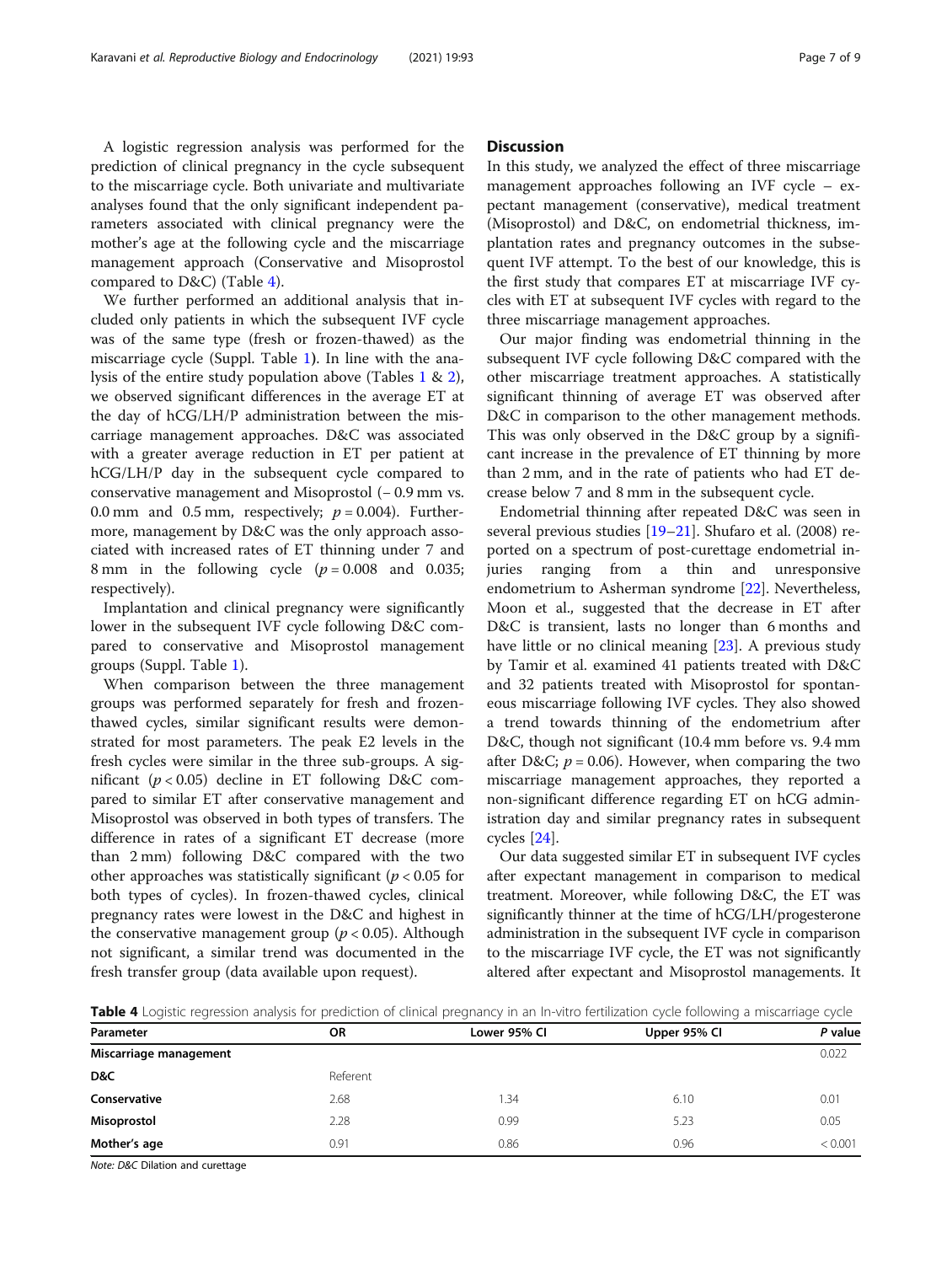<span id="page-7-0"></span>may be speculated that D&C may be associated with a deleterious effect on stem cells in the basilar layer of the endometrium, resulting in a potential adverse effect on endometrial regeneration  $[19]$ . In contrast, both Misoprostol and expectant management are not associated with surgical trauma to the endometrium and give rise to expulsion of conception by other mechanisms. Misoprostol softens the cervix, primarily through an inflammatory response that leads to collagen degradation [\[25](#page-8-0)] and induces uterine contractions [\[26\]](#page-8-0). As for expectant management, the mechanism of miscarriage includes entry of maternal blood into the intervillous space that disrupts the maternal–embryonal interface [[27](#page-8-0)].

There is inconsistent data in the literature regarding the optimal ET for embryonic implantation and successful pregnancy outcome after IVF. The lowest thickness under which poorer implantation rate has been reported is variable in different studies ranging from 6 mm to 10 mm [\[3](#page-8-0)–[14](#page-8-0)]. The different methodologies in the reported studies such as the cycle day at which ET was measured and diverse measurement settings probably contribute to the literature inconsistency. A recent comprehensive study that analyzed 40,000 embryo transfer cycles suggested a decline in clinical pregnancy and live birth rates at ET below 8 mm in fresh embryo transfers and below 7 mm in frozen-thawed embryo transfers [\[28\]](#page-8-0). It has been suggested that the decrease in pregnancy outcomes is related to increased exposure to higher oxygen concentrations in the endometrial basal layer when the endometrium is thinner, which might be detrimental for embryo implantation [[29\]](#page-8-0).

In line with the literature, we showed a significant reduction in implantation and clinical pregnancy rates in the D&C group, where the average ET was thinner, and the ET decrease below 7 and 8 mm in the subsequent cycle was significant. Although these findings were primarily due to the difference between the conservative and the D&C groups, whereas the Misoprostol showed a lesser advantage in implantation and pregnancy rates over the D&C group, our logistic regression model revealed that both conservative management and Misoprostol treatment were positively associated with clinical pregnancy at the subsequent cycle compared to D&C.

Our study was based on retrospective analysis of all patients that had a miscarriage after IVF treatment in our unit between 2006 and 2017. In an attempt to overcome, at least in part, the limitations of a retrospective study, we analyzed the ET before and after intervention, in the subsequent IVF cycle, per each patient to reduce interpatient variability that could mask the results. Except for previous deliveries and miscarriage week (which were highest in the D&C group), there were no differences between the groups regarding patients' characteristics, gynecological history, cause of infertility and level of estradiol at hCG

administration day. The differences between the study groups in the parameters of the miscarriage cycles regarding the number of previous deliveries and gestational age at miscarriage are limitation of the study. Nevertheless, linear and logistic regression analyses did not show that gestational week at miscarriage was correlated with ET, ET decrease below 8 mm or clinical pregnancy rates at the subsequent IVF cycle. Still, the gestational week at diagnosis could have an effect on the selection of the management modality by the patients. An additional limitation was the lack of data regarding the size of the gestational sac, the presence of an embryo and embryonal heartbeat loss in the miscarriage pregnancy. In contrast to a previous study that suggested a decrease in ET as a function of age [[30](#page-8-0)]. A logistic regression analysis in our study did not find a correlation between patient's age and ET, though the multivariate analysis for clinical pregnancy did show a positive association with younger age. Nevertheless, the patients in the D&C group were not older compared to the other study groups.

In conclusion, the results of the study suggest that D&C for miscarriage is associated with decreased ET and higher rates of thin endometrium below 7 and 8 mm in subsequent IVF cycles compared with expectant management and Misoprostol treatment. In addition, the implantation and clinical pregnancy rates of subsequent IVF cycles were significantly lower after D&C, compared to conservative and medical managements of miscarriage Our data may assist in counseling patients confronted with making the choice of management of a miscarriage after IVF as well as after a spontaneous pregnancy.

#### Supplementary Information

The online version contains supplementary material available at [https://doi.](https://doi.org/10.1186/s12958-021-00780-7) [org/10.1186/s12958-021-00780-7.](https://doi.org/10.1186/s12958-021-00780-7)

Additional file 1: Table S1. Basic parameters, endometrium thickness (ET) and reproductive outcomes in the different management groups of consecutive similar type cycle to the miscarriage cycle.

#### Acknowledgments

None.

#### Authors' contributions

Gilad Karavani and Heli Alexandroni have contributed substantially to the conception and design of the study, analysis and interpretation of data and drafting the article. G. K and H. A have approved the final version of the study. Daniel Sheinin and Uri P Dior have contributed substantially to the acquisition, analysis and interpretation of data and drafting and revision of the article. D. S and U.P.D have approved the final version of the study. Alex Simon and Assaf Ben-Meir have contributed substantially to the conception and design of the study, analysis and interpretation of data and drafting and revision of the article. A. S and A.B.M have approved the final version of the study. Benjamin Reubinoff has contributed substantially to the conception and design of the study, acquisition, analysis and interpretation of data and drafting and revision of the article. B. R has approved the final version of the study.

#### Funding

No funding was received for this study.